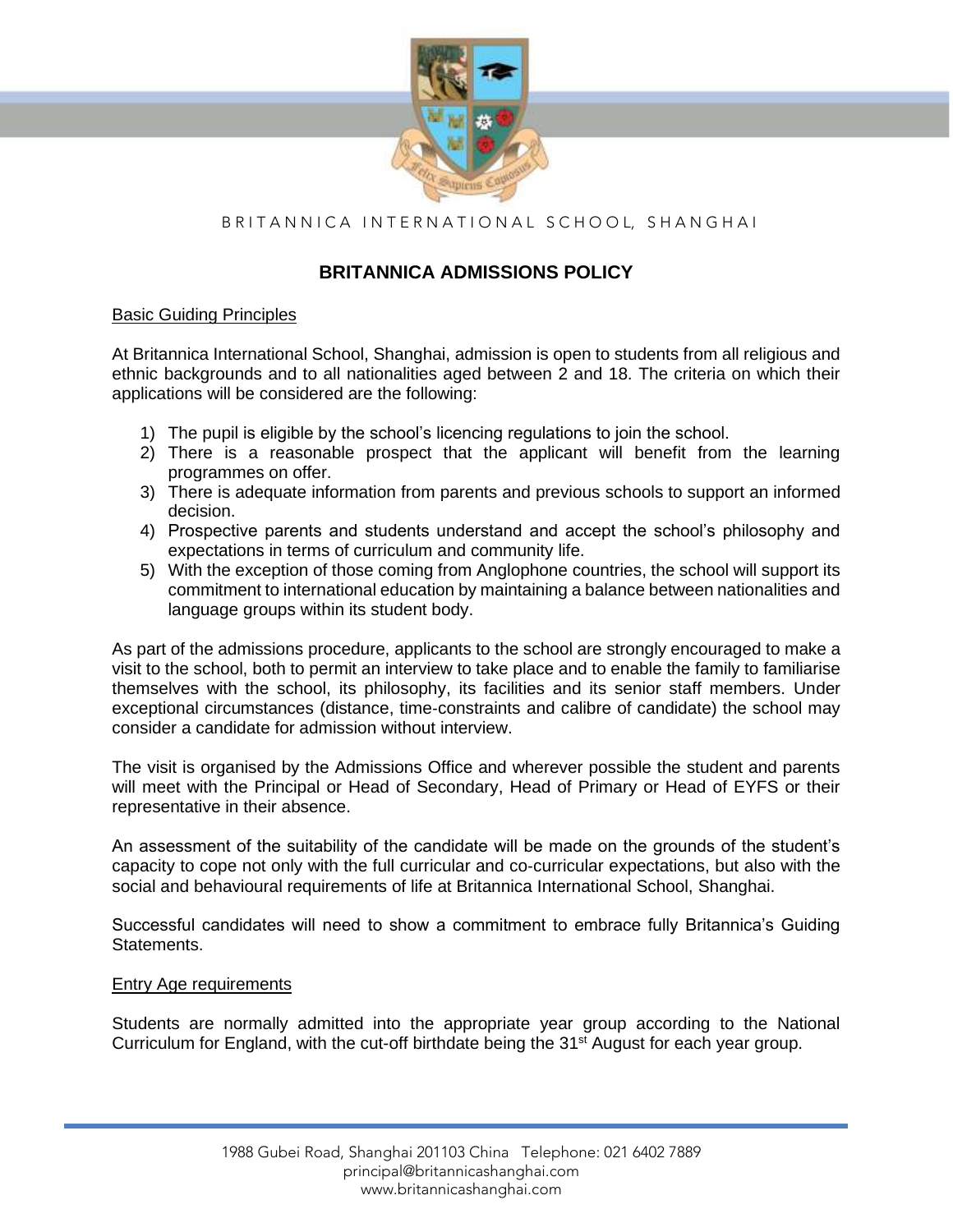The school will offer some flexibility on entrance year group for pupils born in the Autumn Term, depending on nationality, maturity of the pupil and the educational system that they may need to return to after exiting Britannica.

Students aged over 18 years of age may be admitted to the Sixth Form provided that they will benefit from the level of study provided.

#### **Entry Assessment requirements**

For students entering Pre-Nursery, Nursery and Reception, an informal observation will be carried out on the prospective child. Consideration will be given to their perceived cognitive, emotional and social maturity to effectively integrate and access the teaching within that year group. Observation of any former school reports will be made. Students may be invited for a 'trial day' if further observation is required.

For students entering Years 1 to Year 9, an NVR paper assessment is carried out to determine if the student is cognitively able enough to access the curriculum. For Primary entry students this is supported by a Goodenough Drawing Assessment that also gives an indication of the student's mental age, compared to their chronological age. Provided a student achieves a standardised score above 100 on the NVR paper this should indicate that the student can access the curriculum and is suitable for admission to the school. For a student who achieves a standardised score of below 100 on the NVR paper, more evidence may be needed to support an admission. This may be received through observation of previous school reports or the pupil attending a 'trial day'.

For students entering Years 10 and 11, an NVR paper assessment is carried out to determine if the student is cognitively able enough to access the curriculum and attempt IGCSE examinations. An assessment in English and Mathematics is also carried out to determine the pupil's potential at IGCSE in these two core subjects and the level of support that may be needed and if that can be provided. Admission into Year 10 and 11 is made on the assessment of a student's ability to access IGCSE subjects in Key Stage 4 and if they were to remain with us until the end of Sixth Form, access A level subjects at Key Stage 5.

For students entering Year 12 or 13, evidence of success in externally accredited examinations or assessments post 16+ will be required, to determine potential success at A Level. The equivalent achievement of 5 Grade A\*to C at IGCSE is required to gain access into the Sixth Form.

At all points of entry for non-native students, an evaluation of the school's ability to provide adequate levels of English language support will be made. Students will be accepted with all levels of English language ability, provided the school feels confident that an appropriate level of support can be provided within school to ensure that the student will eventually access the curriculum at an acceptable level. This will be dependent on class size, the current cohort of pupils in the year group, the year group timetable and the availability of specialist EAL teachers at the point of entry.

Scores in entrance examinations will always be fully discussed with parents, including any observations made during the interview and the assessment process that may indicate any challenges that the student may have in settling into the school and accessing the curriculum that may impact on their success. If an offer of a place is made in such circumstances, then it will be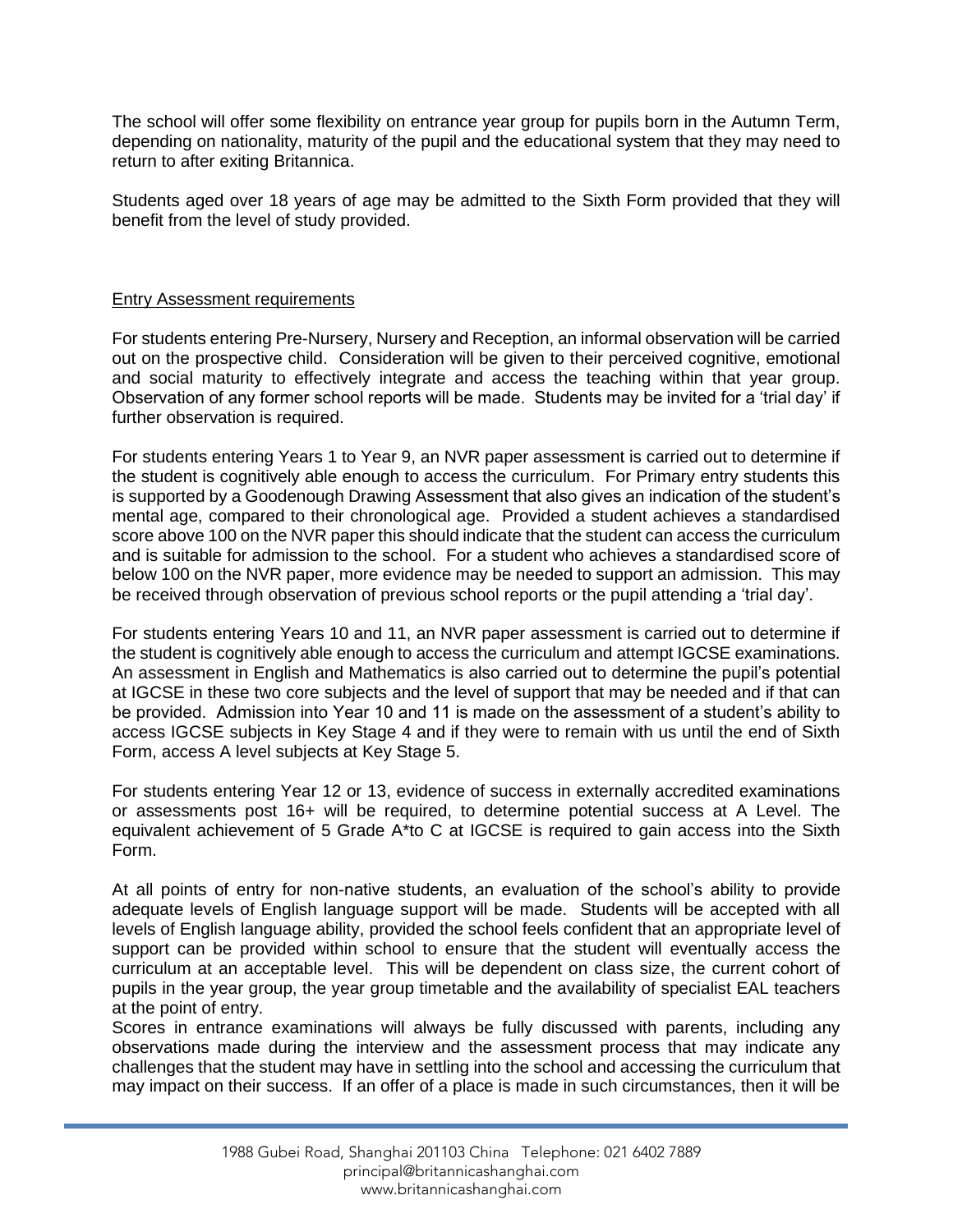explained how these challenges will be supported by the school and should be supported by the parents or external agents.

The final decision on all student admissions to the school, are made by the Principal.

#### Pupils with special educational or physical needs

The School is prepared to consider applications from students with special educational or physical needs under the following circumstances:

1) The nature of the special educational needs is clearly established prior to admission.

2) The scope of the special needs does not exceed the competencies and provisions available within the School, or through agencies known to the School with which it can work.

3) The student is capable of integrating into a normal class setting without disrupting or distracting the learning of other students.

#### Acceptance and Waiting Lists

The School will usually communicate the outcome of an application within a few days of completion. Parents will be required to confirm the placement with submission of a refundable deposit and registration fee. Failure to confirm the placement may result in the applicant's place being forfeited. Children who have successfully completed the application procedure, but are unable to join the school due to limited availability, will be offered a place on the waiting list with priority given to:

- 1) Siblings of current students
- 2) Returning students
- 3) Sister school children
- 4) Staff children
- 5) Native 1st Language English speakers
- 6) All others priority based upon completion of admission process.

#### Payment of Fees:

Tuition and other fees must be paid in full before the first day of each new term or a student's place in the school may be forfeited.

#### Timing of Registrations

Students may register for entry to the school and be offered a place in the school up to a year prior to their joining, provided that the full admissions process has been completed, including any assessment and observation of the student by the school.

Mid-year enrolments can be accepted at any time during the academic year.

On receipt of the registration fee and the enrolment deposit the student is guaranteed a place in the school within an agreed year group.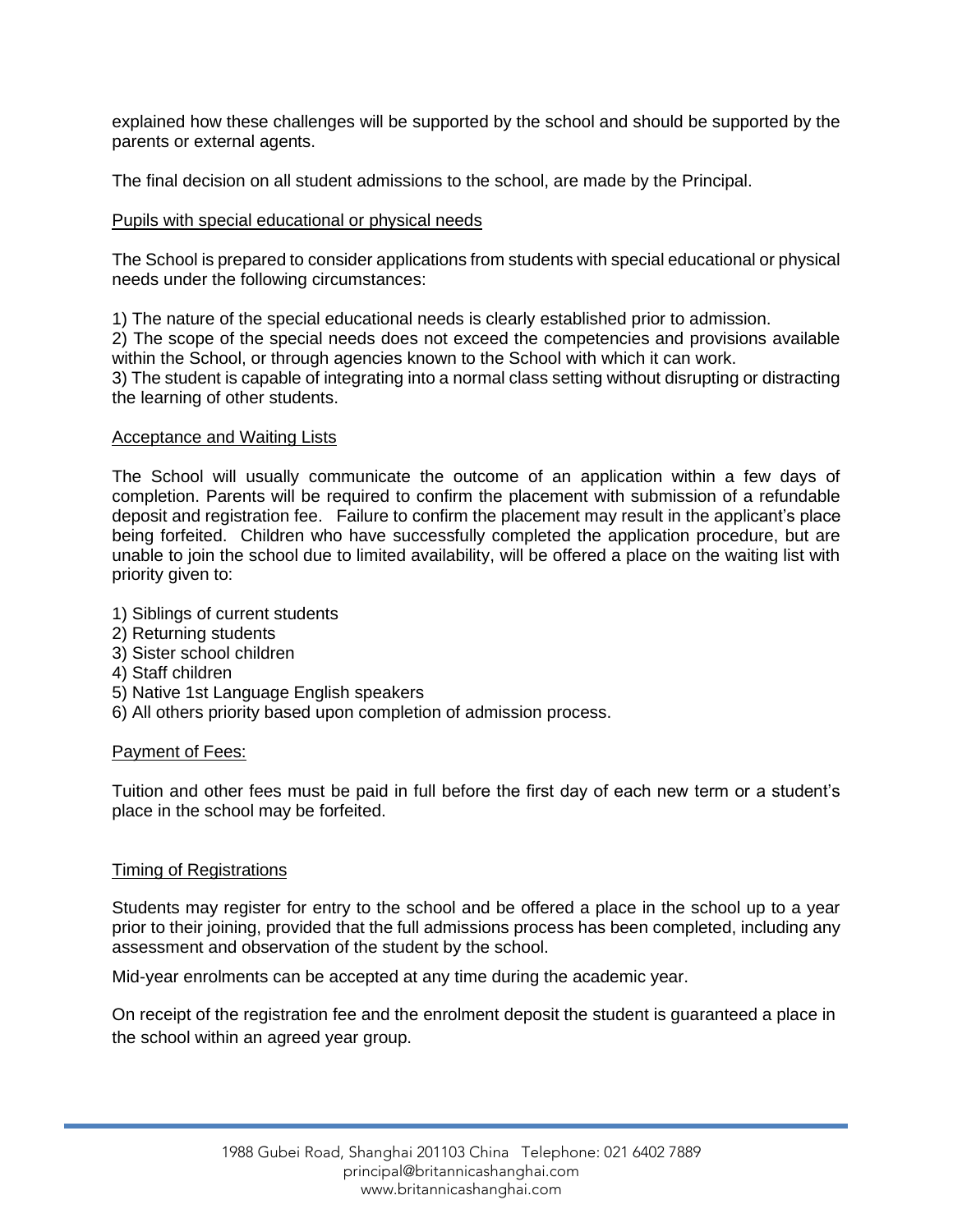## Responsibilities for Admissions Processes

The Head of Admissions is directly responsible for managing the Admissions process of all students to the school under the line management of the School Principal. He/she is assisted by the Admissions Officer. Together, they are the Admissions Team.

The Admissions Team are responsible for communication and managing parents in the Admissions process up to the day of arrival of the new student into the school. After arrival of the student, the process of ongoing communication with the parents will be transferred to the academic team and the Principal's PA.

At transfer stage, from Admissions to the Principal's PA, the Admissions Department will have ensured that all relevant pupil information has been added to isams, including family contact details, medical history and any previous assessment data. To aid a smooth transition of the student into the school and to ensure that the class teacher is fully informed of all relevant data related to the child, the Admissions team will complete a pro-forma that contains this information and will send this to the relevant Head of Phase at least two working days before a child commences at the school. The Head of Phase is then responsible to disseminating this to all relevant teachers.

The Principal has responsibility for allocating the Form Group and Year Group for the student and the Admissions Team have responsibility for allocating the student's House, based on data within the House List, held on the main server. Siblings will be placed in the same House.

#### Special procedures for Registrations into Pre-Nursery, Nursery and Reception

## **Communication and EYFS Questionnaire**

After enrolment of a pupil into EYFS, the parents will be requested to complete a pre-entry questionnaire. The aim of this questionnaire is to familiarise the EYFS teacher better with the needs and background of the incoming student and therefore ensure better transition into the school.

The Admissions Team will email the *EYFS Induction Information* and *EYFS Questionnaire* to all new families and include the Principal's PA and the Class Teacher into the delivery of that mail, introducing them as main points of contact in regards to their child's arrival at the school. Parents are asked to email the filled questionnaires to the Class Teachers directly.

The Class Teacher is then responsible for the communication and arrangements for meeting with parents before enrolment in the school. All parents whose children are entering EYFS are encouraged to meet on a one-to-one with their child's Class Teacher, ideally before their child joins the school, or at least by the end of their first week in school.